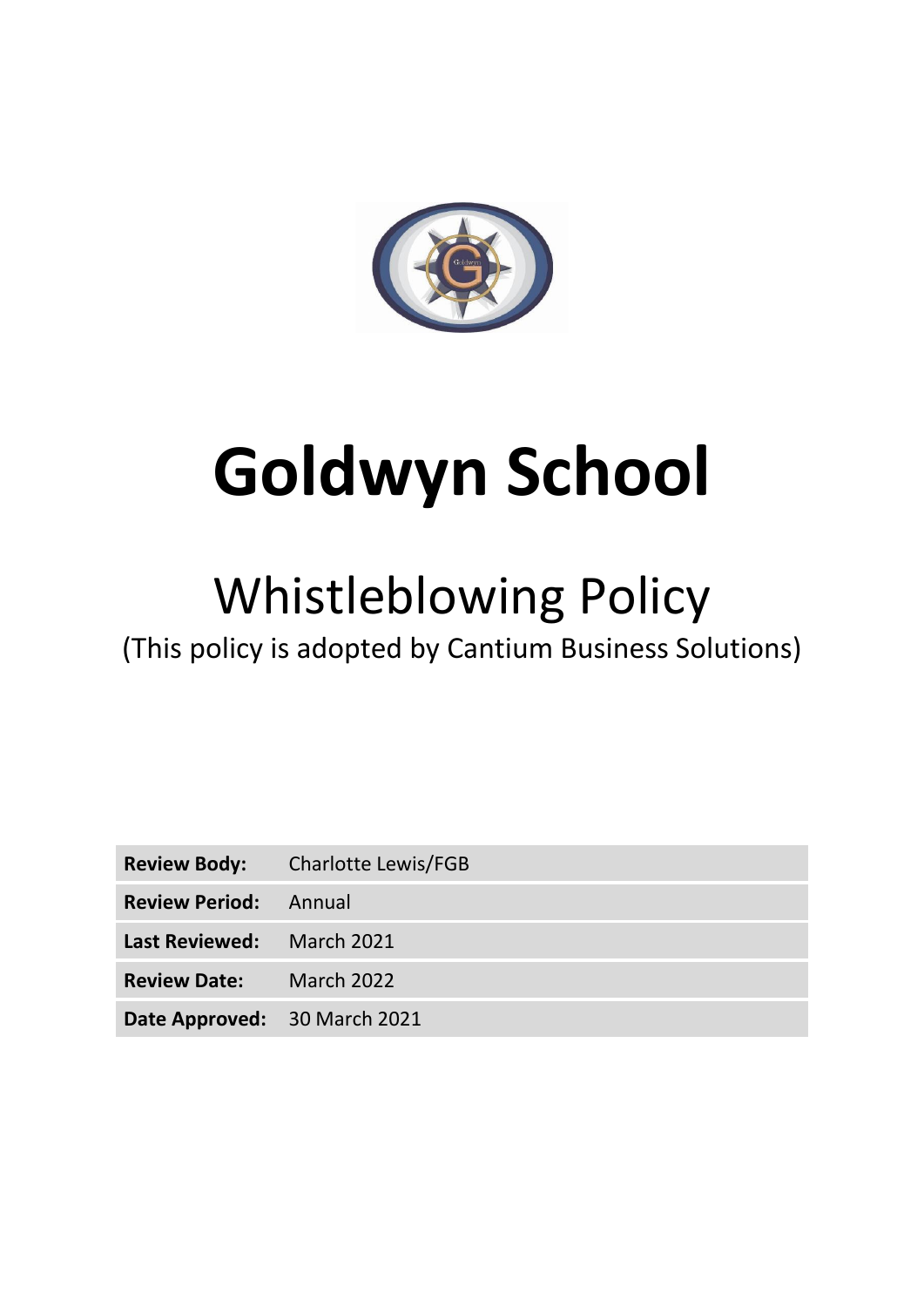## **Contents**

#### **[Part A -](#page-2-0) Policy**

| $\mathbf{1}$   | <b>Policy Statement</b>                          | 3 |
|----------------|--------------------------------------------------|---|
| $\overline{2}$ | Scope                                            | 4 |
| $\overline{3}$ | <b>Adoption Arrangements and Date</b>            | 5 |
| $\overline{4}$ | Responsibilities of the School                   | 5 |
| 5              | Responsibilities of the Employee                 | 5 |
| 6              | <b>Trade Union Representation</b>                | 5 |
|                | Responsible Officer and Monitoring of Complaints | 5 |

#### **Part B - Procedure**

| 8          | Raising a Concern                          |    |
|------------|--------------------------------------------|----|
| 9          | How the School will Respond                | 6  |
| 10         | Notification of the Outcome of the Concern |    |
| 11         | How the matter may be taken further        |    |
| 12         | Protection and Support for Employees       | 8  |
| 13         | <b>Other Concurrent Processes</b>          | 9  |
| 14         | <b>Record Keeping</b>                      | 9  |
| Appendix A | <b>Contact Details</b>                     | 10 |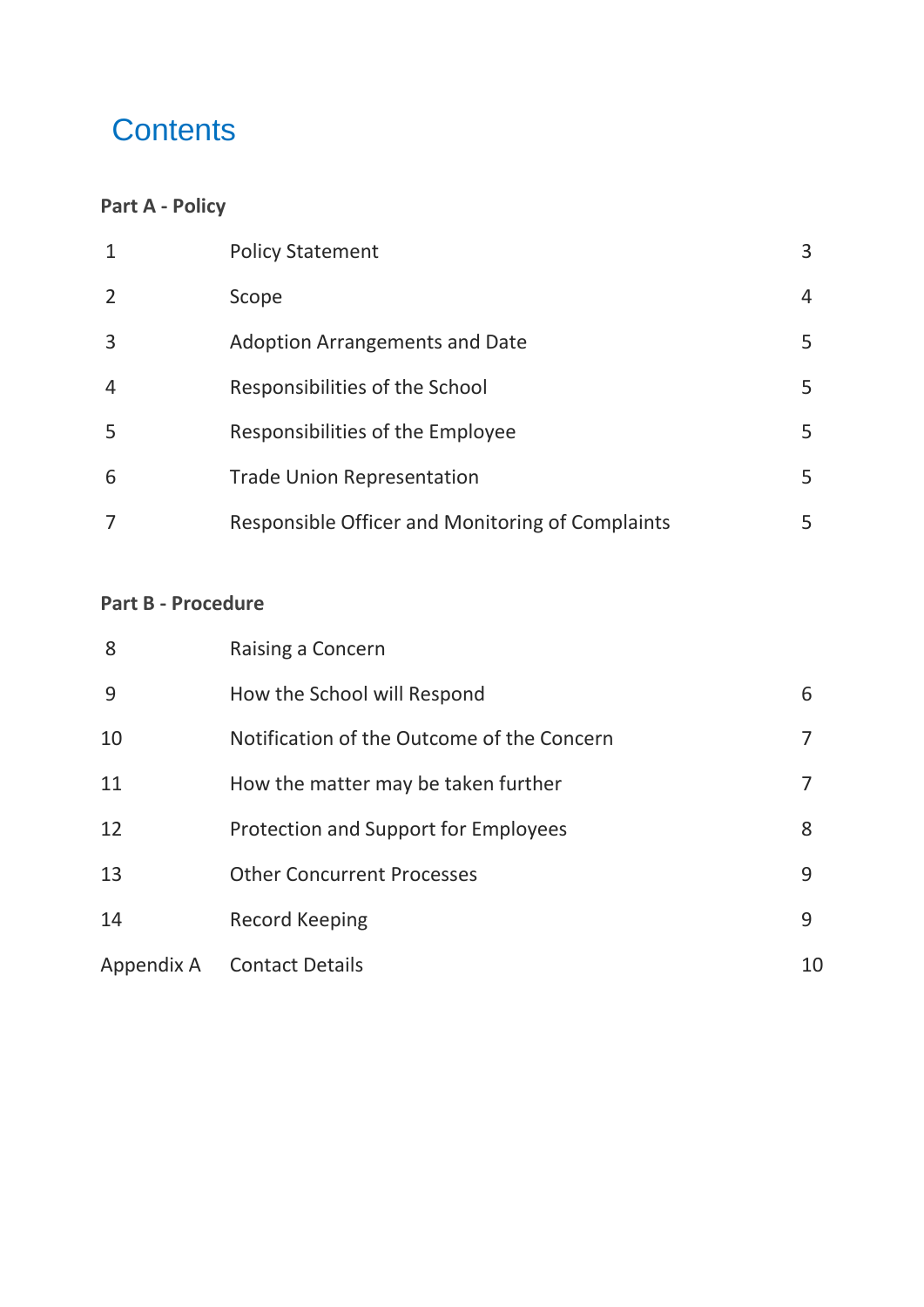## <span id="page-2-0"></span>Part A - Policy

#### <span id="page-2-1"></span>**1 Policy Statement**

The school is committed to achieving the highest possible standards of probity and integrity regarding its practices.

The school recognises that it is important for all employees to have a means by which they can raise serious concerns about any aspect of the operation of the School. The school further acknowledges its obligations under the Public Disclosure Act (1998) to ensure mechanisms are in place through which concerns relating to matters of public interest can be raised.

The school encourages employees to raise any concerns internally at the earliest opportunity rather than disregarding issues or raising the matter externally.

The school will address concerns seriously and undertake as much investigation as is necessary given the circumstances – this may include referral to external agencies.

The school will endeavour to advise an employee of any actions/outcome arising from a complaint where appropriate.

The school will provide reasonable support to an Employee who raises a concern.

The school will ensure that where a concern is raised, an employee will be protected from detriment, harassment and victimisation. It is recognised that in certain cases it may be appropriate to consider concerns raised on a confidential or anonymous basis.

This policy and procedure explains:

- The mechanism for raising concerns
- The range of responses the school may take upon receipt of concerns
- The support and protection available to employees

#### <span id="page-2-2"></span>**2 Scope**

This policy and procedure applies to all employees of Goldwyn School. (This policy also applies to agency workers, volunteers, contractors and others working on school premises).

Protect defines whistleblowing as:

*'The raising of a concern either within the work place or externally, about a danger, risk, malpractice or wrong doing which affects others.'*

The Whistleblowing Procedure provides a means for employees to raise concerns about conduct or situations which they believe are inappropriate. Concerns may include, but are not limited to:

- Conduct which is, has been or is likely to be an offence or breach of law
- Conduct that has occurred, is occurring or is likely to occur as a result of which the school fails to comply with a legal obligation
- Acts or potential acts of fraud/corruption/bribery or the misuse of public funds/resources
- Miscarriages of justice
- Past, current or likely health and safety risks
- Concerns about any aspect of service provision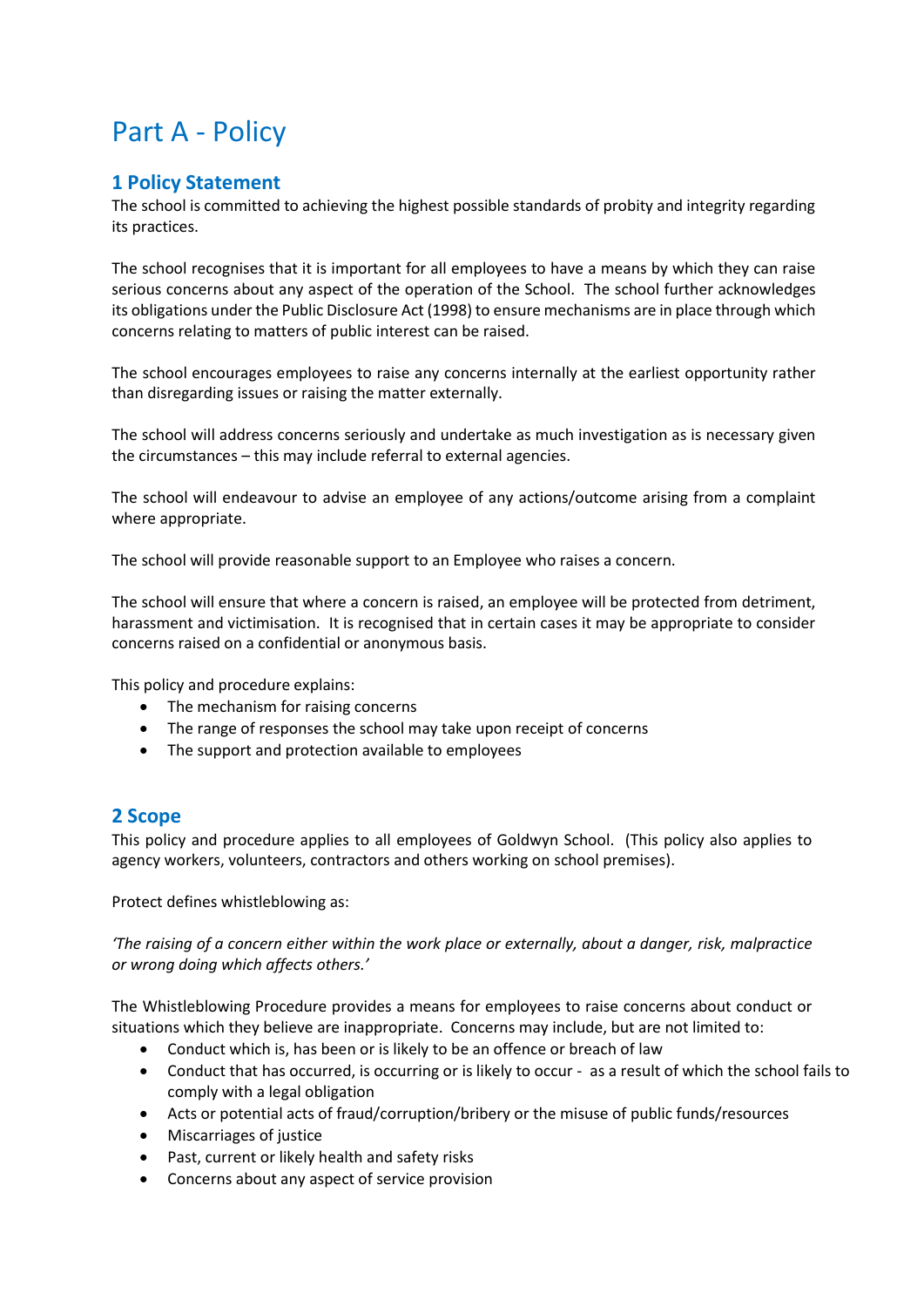- Concerns of a safeguarding/child protection nature
- Failure to have due regard to the need to prevent people from being drawn into terrorism (the 'Prevent Duty')
- Unethical or unprofessional conduct that causes concern
- The deliberate concealment of information relating to concerns listed above

Concerns relating to an individual's own employment should be raised through the school's grievance and harassment procedures,

Employees may raise concerns about the practice of anyone who works for or on behalf the school including:

- All employees
- Governors
- Volunteers
- Contractors

Concerns that employees have may be raised individually or collectively. If collective concerns are raised staff should be prepared to give their own account during any investigation, should this be required.

There is no time limit for raising a concern – however employees are encouraged to do so at the earliest opportunity since it may be difficult to address a matter if a significant time has elapsed.

#### <span id="page-3-0"></span>**3 Adoption Arrangements and Date**

This procedure was adopted by the Governing Body of Goldwyn School on 30 March 2021 and supersedes any previous Whistleblowing Policy and Procedure.

#### <span id="page-3-1"></span>**4 Responsibilities of the School**

- To foster a culture where employees can feel confident in raising concerns
- To ensure concerns are fully considered, investigated as necessary and action taken as appropriate
- To ensure that employees raising concerns receive feedback on any action taken where appropriate
- To make employees aware how they can take matters further if they are not satisfied
- To reassure employees that they will be protected against detriment and reprisal should they raise a concern

#### <span id="page-3-2"></span>**5 Responsibilities of the Employee**

- To raise concerns only where there is a reasonable suspicion for doing so
- Not to knowingly raise a false allegation with malicious or vexatious intent
- To engage with internal/external actions to address any concerns by attending meetings and/or participating in any investigation

#### <span id="page-3-3"></span>**6 Trade Union Representation**

Employees may wish to consult and seek guidance from their Trade Union representative before making a disclosure under this procedure.

Employees may be accompanied to any meeting by a trade union representative or workplace colleague who is not involved in the area of work to which the concern relates.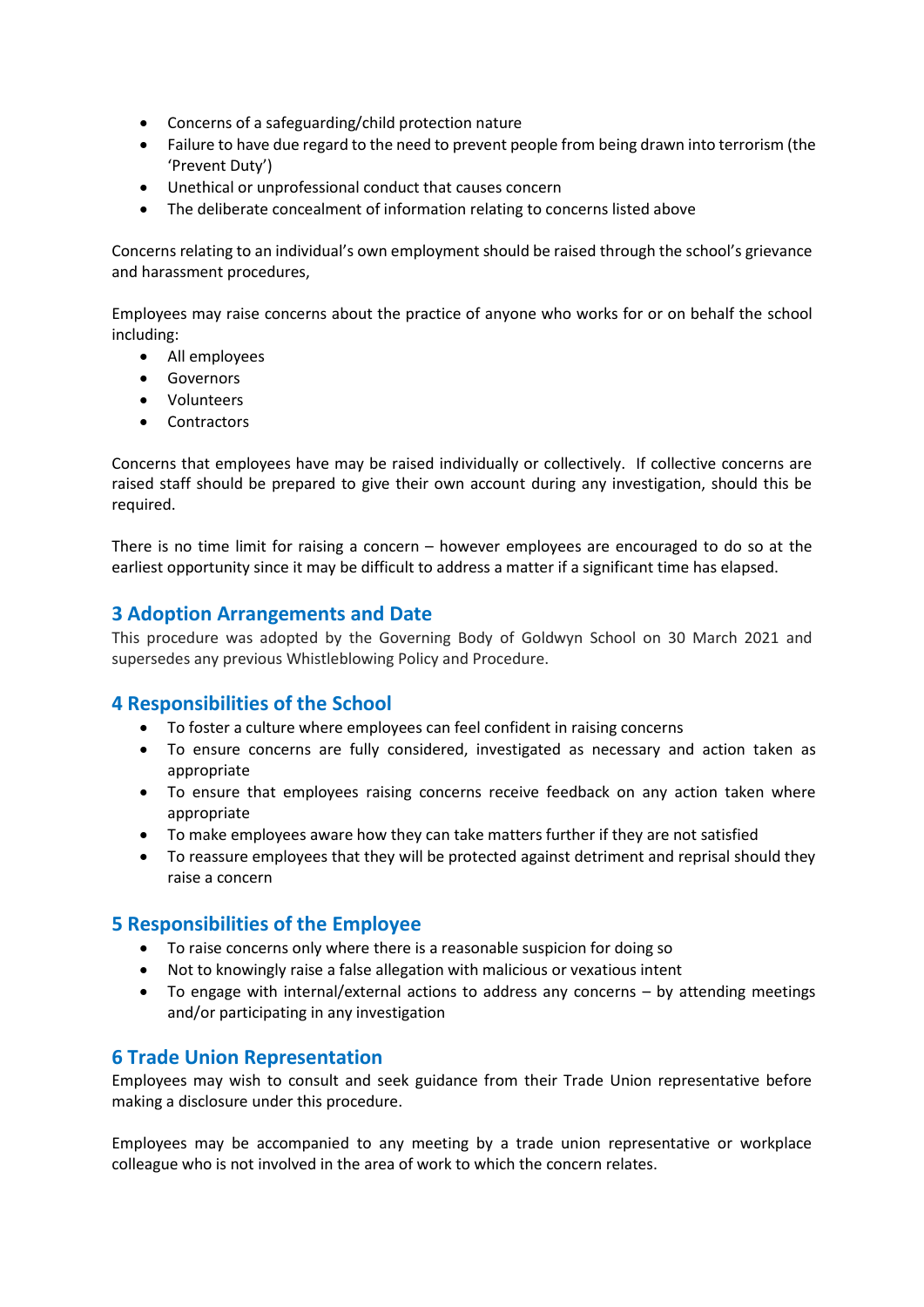#### <span id="page-4-0"></span>**7 Responsible Officer and Monitoring of Complaints**

The Governing Body has overall responsibility for the maintenance and operation of this policy and procedure.

The Principal will ensure the effective implementation of the whistleblowing arrangements, providing training as appropriate, and undertake an annual audit of the whistleblowing arrangements, reporting the outcome to the Full Governing Body.

The Principal will consider:

- The number and types of concerns raised and the outcomes of the investigations.
- Feedback from individuals who have used the arrangements
- Any complaints of victimisation
- Any complaints of failures to maintain confidentiality
- Any relevant litigation
- The level of staff awareness, trust and confidence in the arrangements

Any reporting will not identify the parties to the complaint.

### Part B - Procedure

#### **8 Raising a Concern**

Wherever possible employees should initially raise concerns openly with their line manager or the Principal.

In instances of serious concern or where the complaint involves the line manager or Principal complaints may be raised with the Chair of Governors.

Should the Principal have concerns – these should be raised with the Chair of Governors in the first instance.

Please refer to Appendix 1 for the appropriate internal contacts.

Concerns may be raised verbally or in writing.

A concern raised in writing should:

- Set out the background and history of the concern giving names, dates and places where possible
- Give the reason why the employee is particularly concerned about the situation
- For clarity it would be helpful for the employee to state that they wish their concerns to be addressed under the whistleblowing procedure

An employee is not expected to prove the validity of their concern, however they will need to demonstrate that there are sufficient and reasonable grounds for their complaint. Further investigation may be hampered if there is only limited evidence to support the concern raised.

An employee may invite a Trade Union representative to support them in raising a concern or raise the matter on their behalf or at a subsequent meeting to explore the complaint.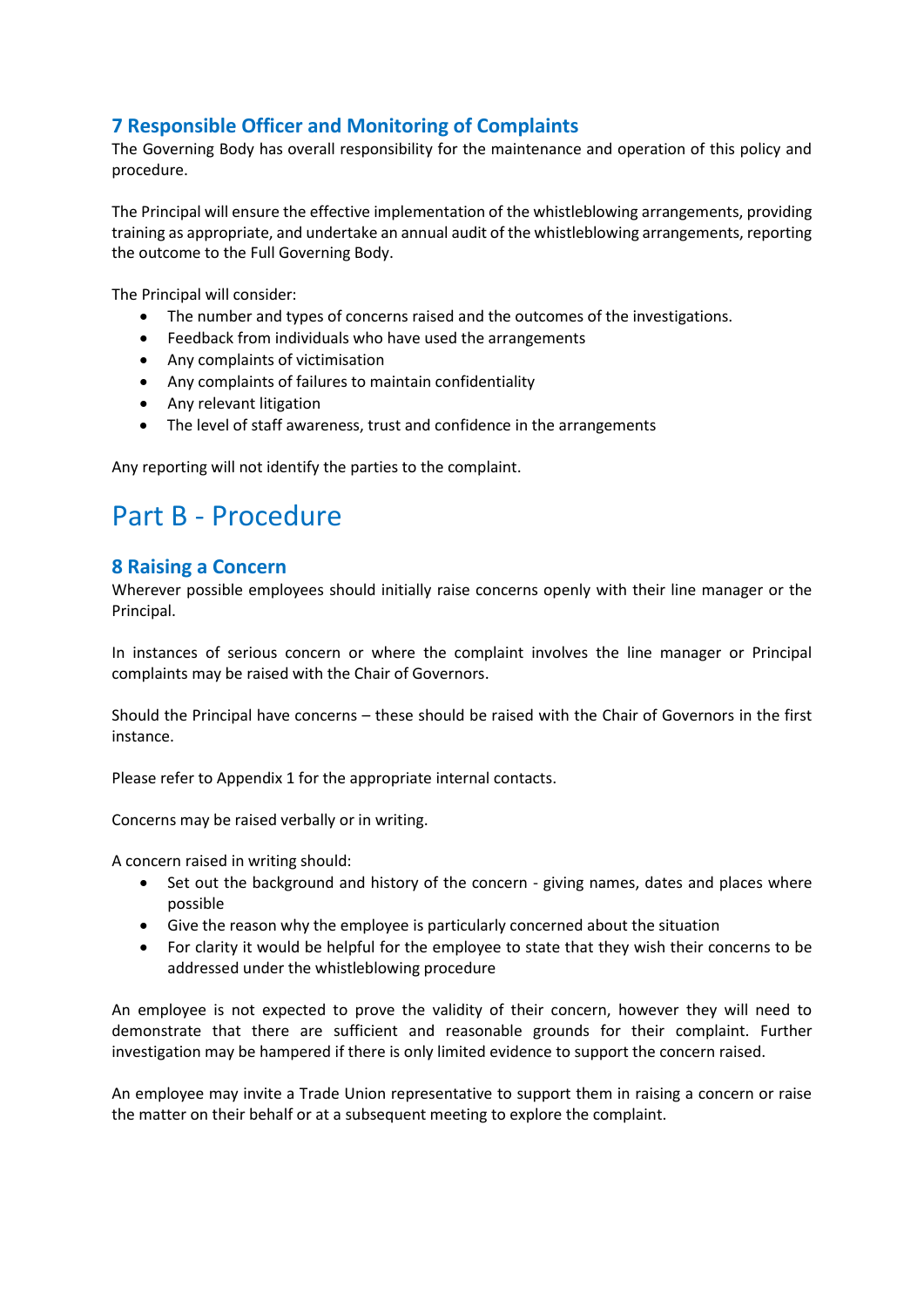#### <span id="page-5-0"></span>**9 How the School will respond**

Preliminary enquiries may be made to decide on the appropriate course of action. This may necessitate further discussion with the employee who has raised the concern.

On occasion it may not be appropriate for the person who receives the complaint to progress the concern and the matter may be referred to another individual within the school or an external organisation.

It may be possible to resolve some concerns informally by agreed action without the need for further formal investigation.

Where it is not possible to resolve the matter informally, the action taken by the school will depend on the nature of the concern and may include:

- Undertaking an internal management or disciplinary investigation
- Referral to KCC's Head of Internal Audit (this is a requirement in all cases of suspected financial irregularity in maintained schools)
- Referral to an external auditor
- Referral to another regulatory authority
- Referral to the Police
- Referral to the Local Authority

Within 10 working days of receipt of any concern, the person progressing the matter will write to the employee to:

- Acknowledge that the concern has been received
- Indicate how and through whom the school proposes to address the matter including whether further investigation or referral to another organisation will be made
- Give an estimate of how long the investigation will take
- Indicate whether further information will be sought from the employee and the arrangements for obtaining this where known

The form of further contact between the employee and the person progressing the complaint will depend on the nature of the matter raised and the follow up action required.

In instances where an investigation is prolonged or referral to an external agency takes place – arrangements will be made to provide the employee with situational updates as far as is practicable.

On occasion the person considering the complaint may determine that it is not appropriate for further action to be taken. This may include where:

- There is no evidence that malpractice has occurred
- The matter is/has been the subject of internal proceedings under another school policy
- The matter is/has been the subject of external legal proceedings/been referred to another external agency
- A false and malicious or vexatious complaint has been made

#### <span id="page-5-1"></span>**10 Notification of the Outcome of the Concern**

The school recognises that an Employee raising a concern would wish to be assured that the matter has been fully addressed. Feedback will be provided on the outcome of the complaint, wherever possible.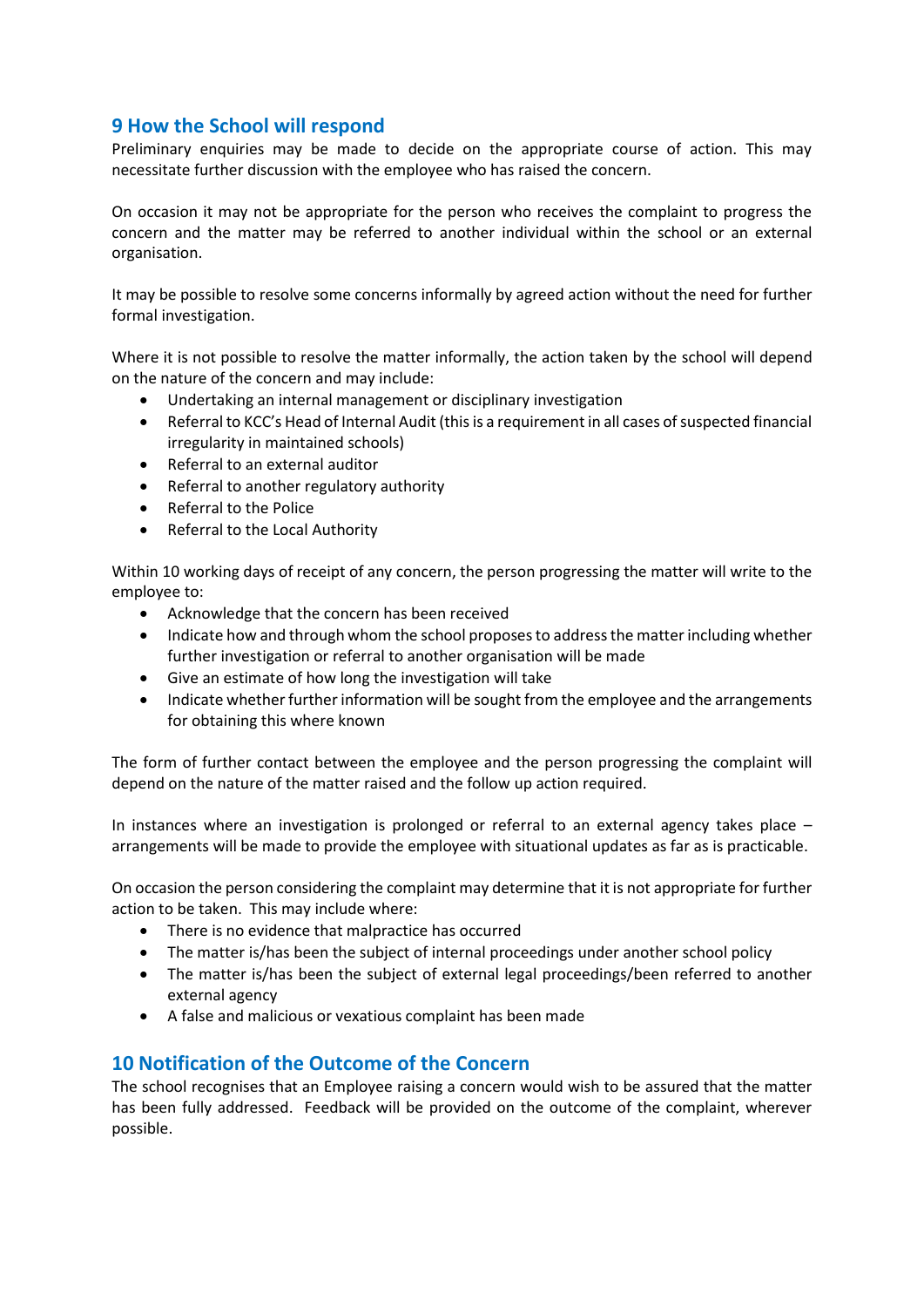In some circumstances however it may not be appropriate or permissible to share this information (for example where legal/disciplinary or regulatory authority action is pending or if sharing information may infringe the duty of confidence owed to a third party). Where it is not appropriate to provide detailed feedback the employee will be advised that the matter has been addressed or concluded as far as is practicable.

Where a matter is not to be considered further the employee who raised the complaint will be advised of this in writing.

#### <span id="page-6-0"></span>**11 How the matter may be taken further**

This procedure is intended to provide employees with a mechanism to raise concerns internally within the school.

Should this process be exhausted and the employee feels that matters have not been fully/ appropriately addressed or that concerns are ongoing they may wish to raise the matter outside of the school.

Appropriate contacts are listed at Appendix 1.

An employee who intends to raise a concern externally is encouraged to consider carefully whether this is the most appropriate form of action to resolve the issue and whether all reasonable internal steps have been taken.

If a matter is raised outside of the school, an employee should take all reasonable steps to ensure that confidential or privileged information is not disclosed.

#### <span id="page-6-1"></span>**12 Protection and Support for Employees**

The school will take reasonable measures to support and protect employees who raise concerns.

#### **Protection from Detriment**

Employees raising a concern with reasonable suspicion for doing so will not be subject to discrimination, harassment or victimisation. Should an employee believe they have been subject to detriment or retribution they should report this to the Chair of Governors who may address the matter in accordance with the school's Disciplinary procedure.

No action will be taken against an employee where concerns raised are subsequently unproven. However disciplinary action may be taken against individuals who knowingly make 'false, malicious and/or vexatious allegations.

Should an employee commit a criminal offence in raising a concern (e.g. accepting a bribe or an act of corruption) – protection from detriment may be lost and the employee may be subject to the school's disciplinary procedures.

#### **Confidentiality**

The best way to raise a concern is to do so openly. Openness makes it easier for the school to assess and investigate the issue. However, it is recognised that there may be some circumstances where an employee would prefer to raise a concern in confidence. Employees should make the school aware of this when raising their concern.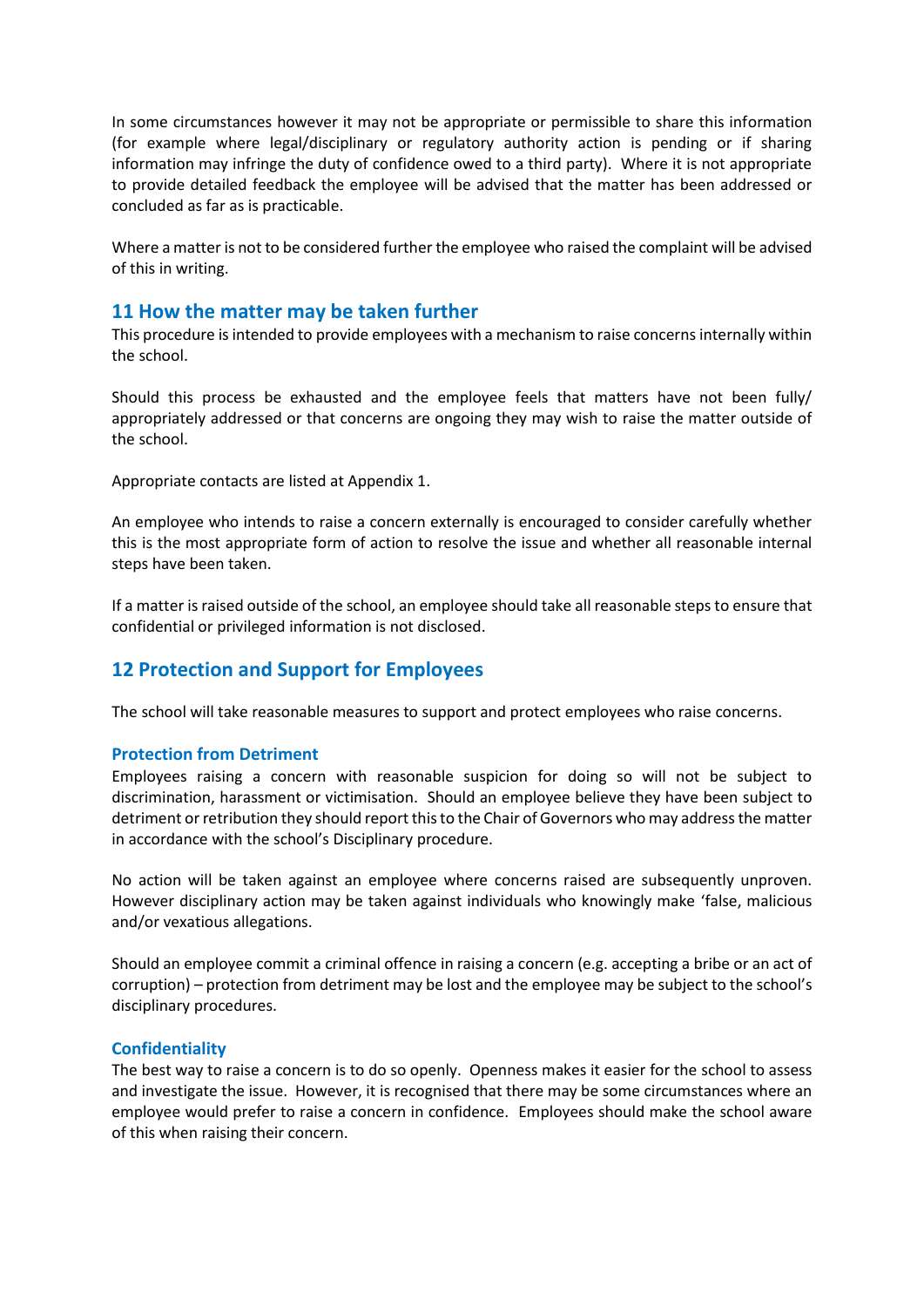Where appropriate every effort and consideration will be given to arrangements to maintain the employee's confidentiality – including off site meetings where appropriate.

Every effort will be made not to reveal the employee's identity, without their prior consent, if this is their wish.

However, in certain cases, it may not be possible to maintain confidentiality if the concern is subject to an external/police investigation where disclosure is required. An employee will be advised should there be a possibility that their confidentiality cannot be maintained.

#### **Anonymous Concerns**

Employees are encouraged to put their name to any allegation where possible.

Anonymous allegations will be considered and investigated at the school's discretion.

In exercising the discretion, the following factors may be considered:

- The seriousness of the issues raised
- The credibility of the concern; and
- The likelihood of confirming the allegation from attributable sources

It should be noted that it may be more difficult to address the concern, support an employee or advise them of the outcome where a concern is reported anonymously.

#### **Support**

Employees who raise a concern may wish to make use of the confidential counselling service provided by the School, if appropriate.

Employees may also wish to consult their professional association or Trade Union if they are a member.

Other sources of support are provided in Appendix A.

Should an employee be required to give evidence in criminal or disciplinary proceedings – consideration will be given to appropriate support.

#### <span id="page-7-0"></span>**13 Other Concurrent Processes**

Where a complaint is raised under the whistleblowing procedure this will not in itself be sufficient to halt any other ongoing processes relating to absence, conduct, performance or redundancy.

However, each case will be considered on its merits to ensure that the School is acting reasonably.

#### **14 Record Keeping**

Notes may be taken of all meetings with the employee held under this procedure. Where notes are taken a copy will be made available to the employee.

All records relating to the management of whistleblowing disclosures will be gathered, processed, held and shared in accordance with the requirements of the General Data Protection Regulations and Data Protection Act (2018). In certain limited circumstances information may be shared by the school for the purpose of managing the disclosure.

Please refer to the school's Data Protection Policy and Privacy Notice for further details.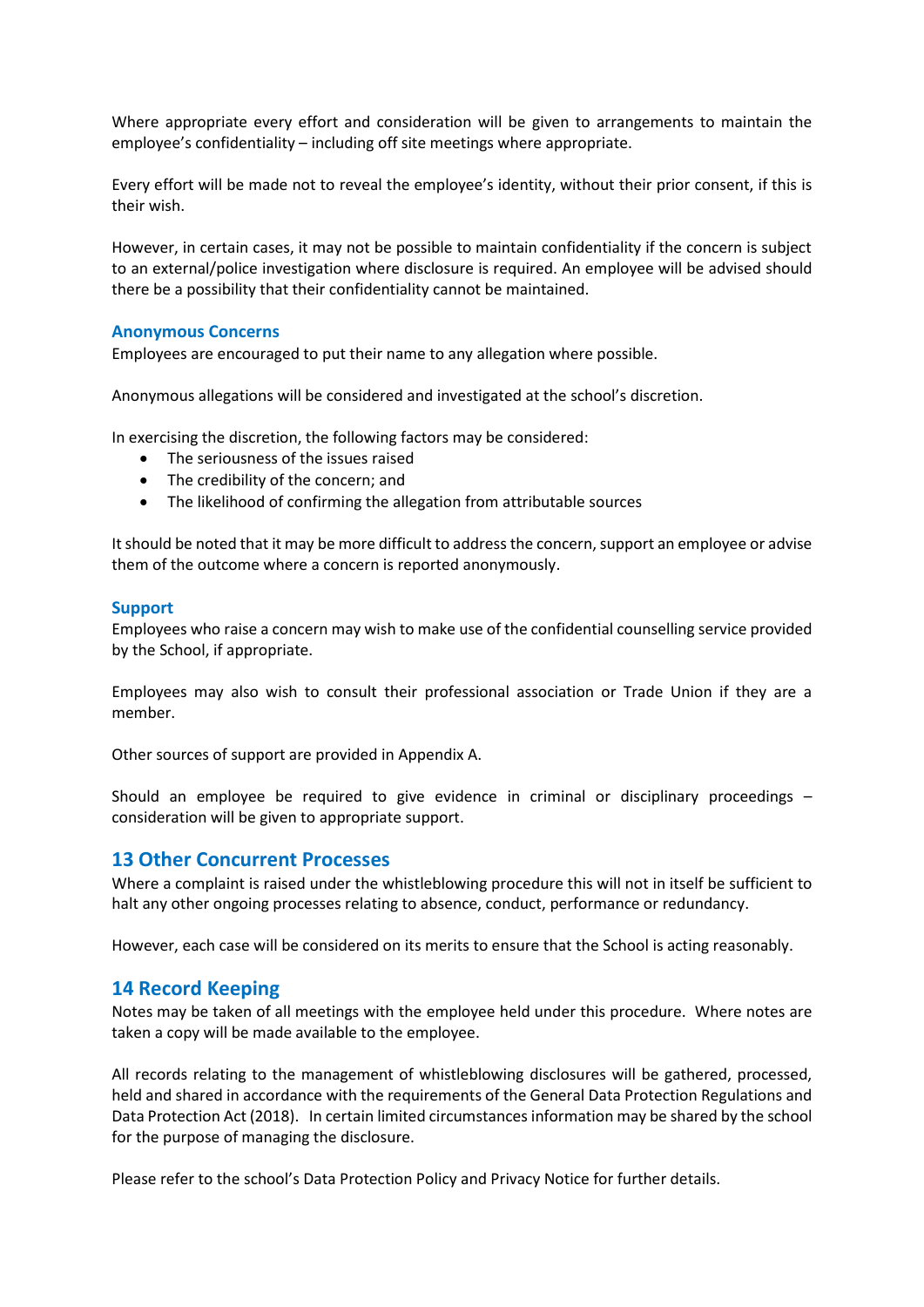A central record of whistleblowing will be maintained by the Governing Body. This record will include, a summary of the concern raised, action taken and the resulting outcome. Senior staff or Governors who receive whistleblowing concerns must ensure the concern is recorded.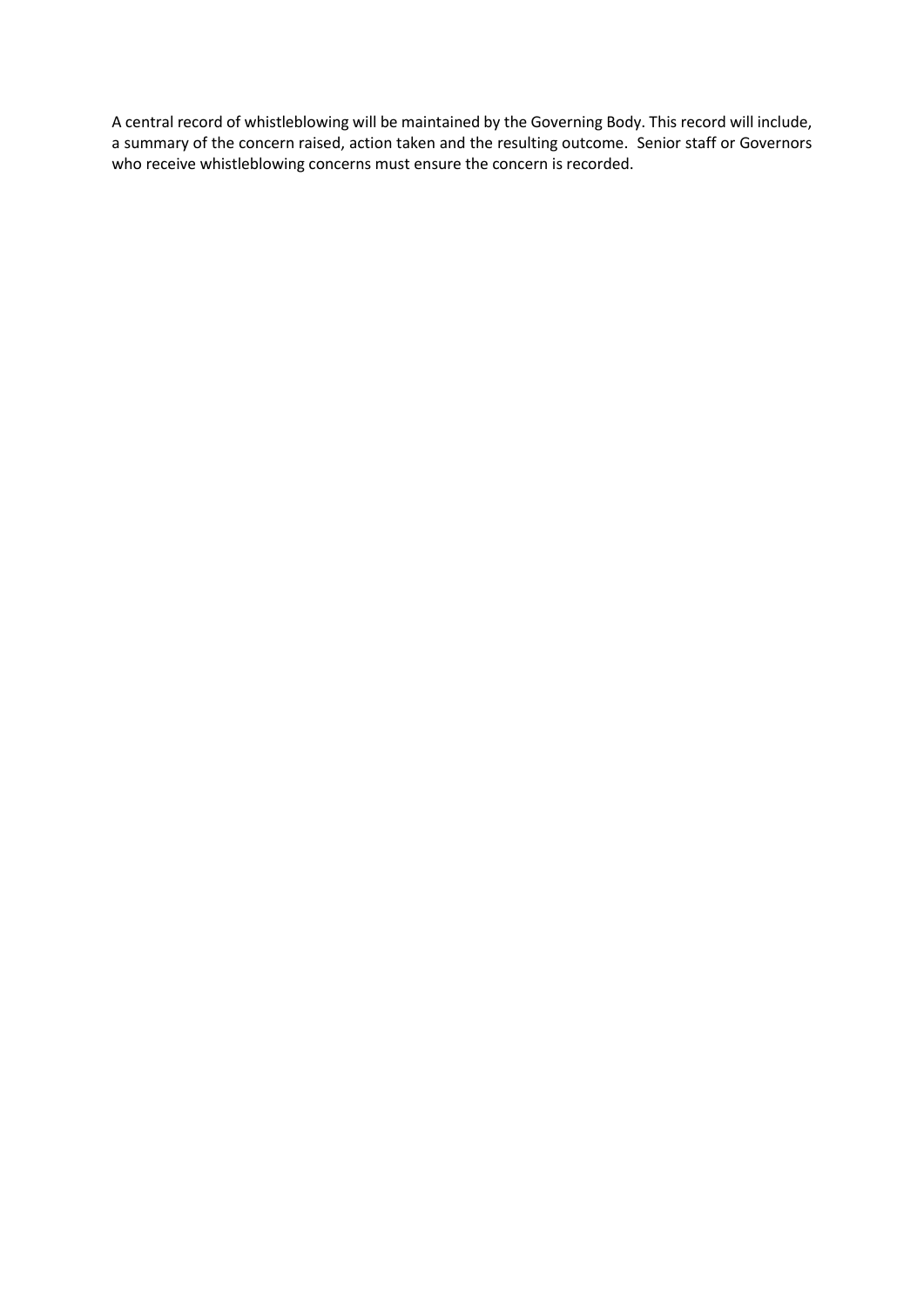## <span id="page-9-0"></span>Appendix A: Contact Details

It is the usual expectation that an employee will have endeavoured to raise the concern internally within the school before referring the matter to an external organisation.

#### **Internal**

| Contact         | <b>Position</b>           | Email                               |
|-----------------|---------------------------|-------------------------------------|
| Charlotte Lewis | Principal                 | Charlotte.Lewis@goldwyn.kent.sch.uk |
| Kate Wilson     | <b>Chair of Governors</b> | Kate Wilson@goldwyn.kent.sch.uk     |

or in writing to the above named at the following address:

Goldwyn School Godinton Lane Great Chart Ashford Kent TN23 3BT

#### **External**

Matt Dunkley Corporate Director – Children, Young People and Education Kent County Council Sessions House County Road Maidstone ME14 1XQ

Via KCC's Whistleblowing Helpline on 03000 414 500 or by emailing internalaudit@kent.gov.uk

| <b>Contact</b>                 | <b>Telephone Number</b> | Email/Website                 |
|--------------------------------|-------------------------|-------------------------------|
| Protect                        | 020 3117 2520           | www.protect-advice.org.uk     |
| (formerly Public Concern       |                         |                               |
| at Work)                       |                         | whistle@protect-advice.org.uk |
| Department for Education       | 0370 000 2288           | www.gov.uk/contact-dfe        |
|                                |                         |                               |
| Ofsted                         | 0300 123 3155           | whistleblowing@ofsted.gov.uk  |
|                                |                         |                               |
| Local Government               | 0300 061 0614           | www.lgo.org.uk                |
| Ombudsman                      |                         |                               |
| Office of Qualifications &     | 0300 303 3344           | whistleblowing@ofqual.gov.uk  |
| <b>Examinations Regulation</b> |                         |                               |
| National Child Abuse           | 0800 028 0285           | help@nspcc@org.uk;            |
| <b>Whistleblowing Advice</b>   |                         |                               |
| Line                           |                         |                               |